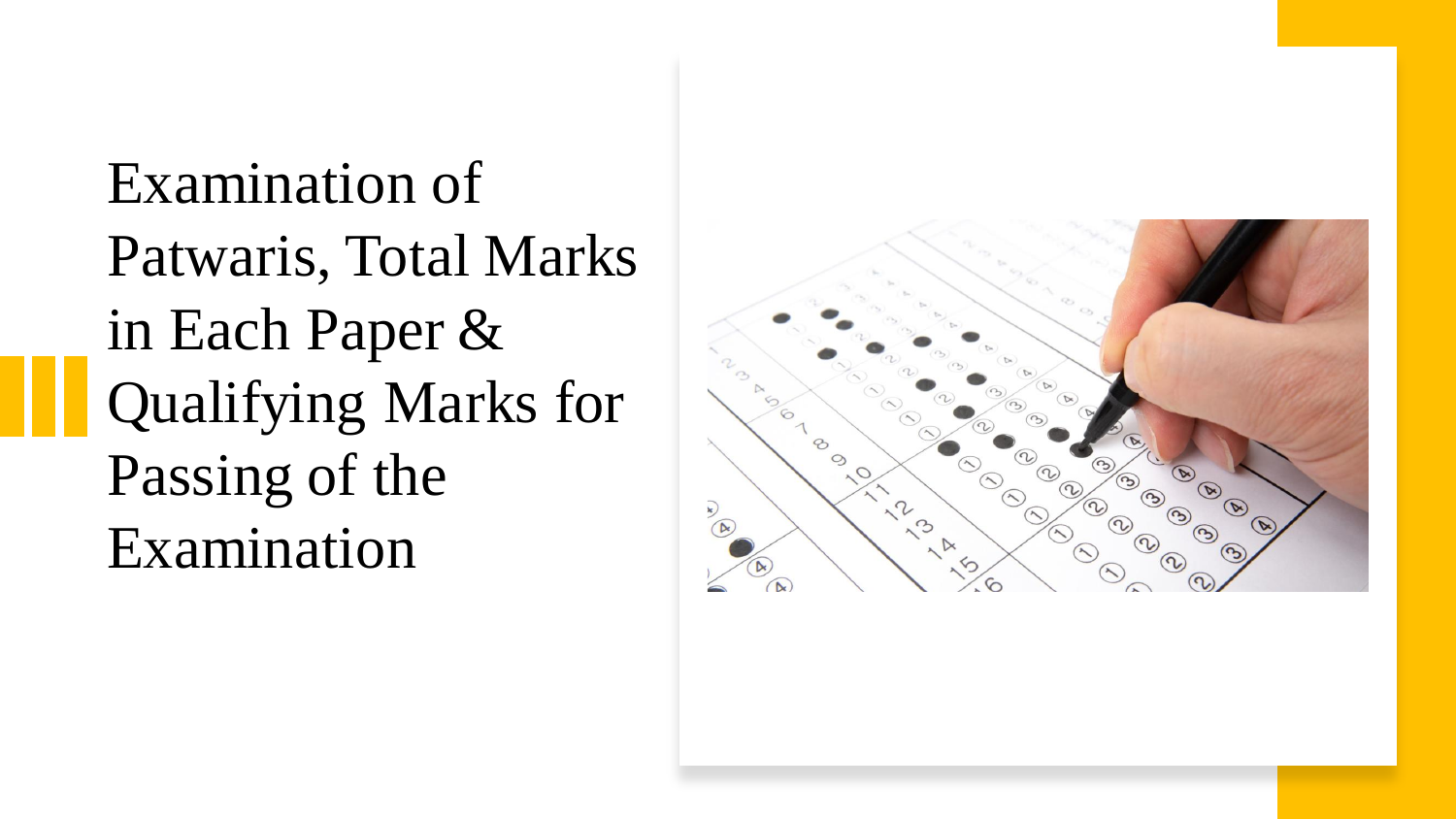| Sr.<br>No.     | Subject                                                                            | <b>Type of Examination Paper</b>                                                                                                     | Total<br><b>Marks</b> | Qualifying<br><b>Marks</b> |  |
|----------------|------------------------------------------------------------------------------------|--------------------------------------------------------------------------------------------------------------------------------------|-----------------------|----------------------------|--|
|                | PART-I (THEORY)                                                                    |                                                                                                                                      |                       |                            |  |
|                | Mensuration, Including e-<br>mensuration                                           | 25 compulsory MCSs of 25<br>marks each, and 5 subjective<br>question of 5 marks each,<br>required to by typed in Urdu<br>on computer | 50                    | 30                         |  |
| $\overline{2}$ | Responsibility / duties of<br>Patwari (Chapter 3 of<br><b>Land Records Manual)</b> | 50 MCQs of 50 marks                                                                                                                  | 50                    | 30                         |  |
| $\overline{3}$ | Preparation of mutation &<br>Record of Rights (Chapter<br>7 of Land records Manual | 100 MCQs of 100 marks                                                                                                                | 100                   | 60                         |  |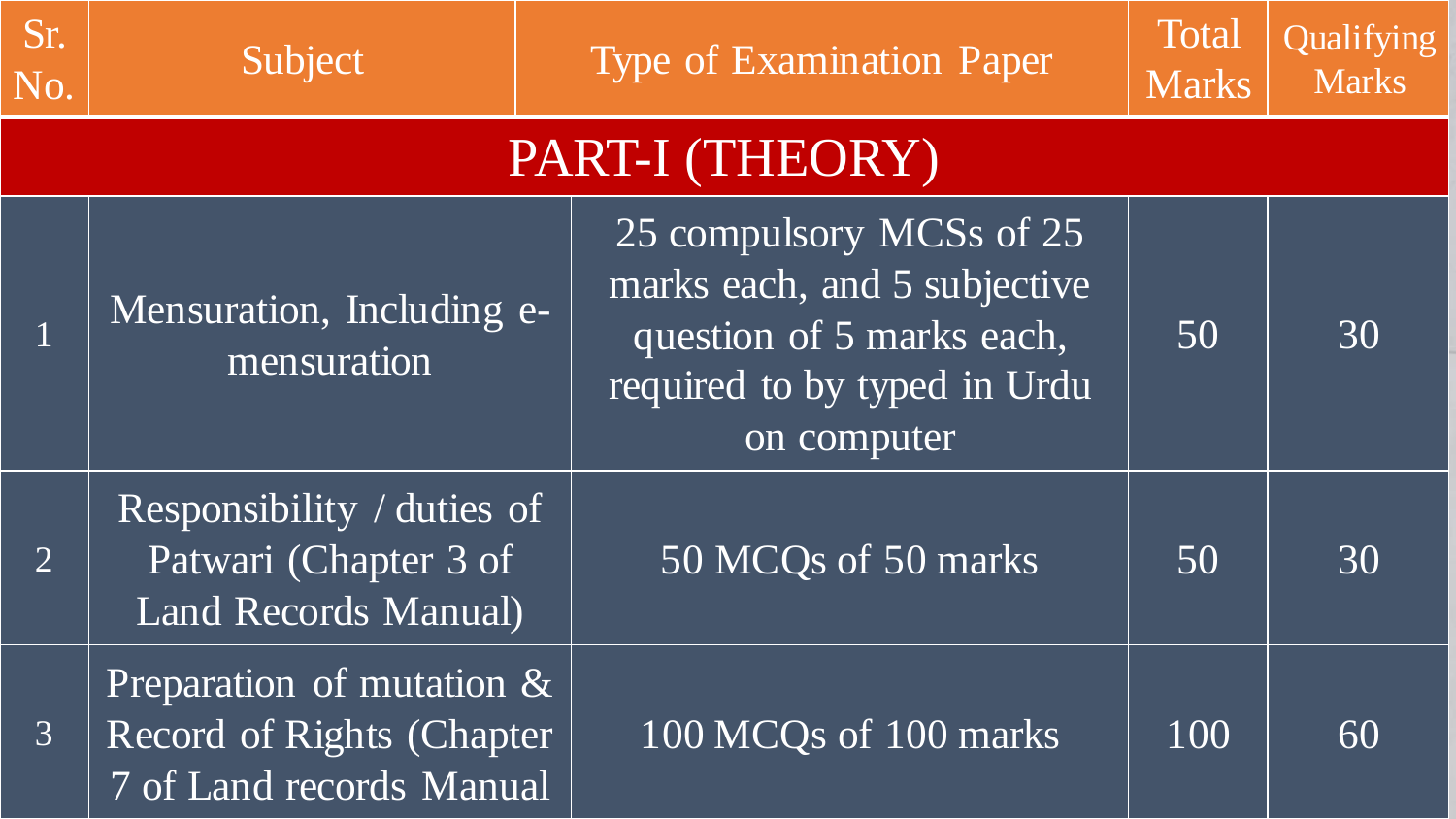| Sr. No.        | <b>Subject</b>                                                        | <b>Type of Examination Paper</b> | <b>Total</b><br><b>Marks</b> | Qualifyin<br>g Marks |
|----------------|-----------------------------------------------------------------------|----------------------------------|------------------------------|----------------------|
| $\overline{4}$ | Girdawari (Chapter 9 of Land<br><b>Records Manual)</b>                | 100 MCQs of 100 marks            | 100                          | 60                   |
| 5              | <b>Agriculture Statistics (Chapter)</b><br>10 of Land Records Manual) | 50 MCQs of 50 marks              | 50                           | 30                   |
| 6              | Estimate of Crop (Chapter 13)<br>of Land Records Manual)              | 50 MCQs of 50 marks              | 50                           | 30                   |
| $\overline{7}$ | Crop Experiments (Chapter 15<br>of Land Records Manual)               | 50 MCQs of 50 marks              | 50                           | 30                   |
| 8              | Reports & Returns (Chapter 11)<br>of Land Records Manual)             | 50 MCQs of 50 marks              | 50                           | 40                   |
| 9              | Animal Husbandry                                                      | 50 MCQs of 50 marks              | 50                           | 40                   |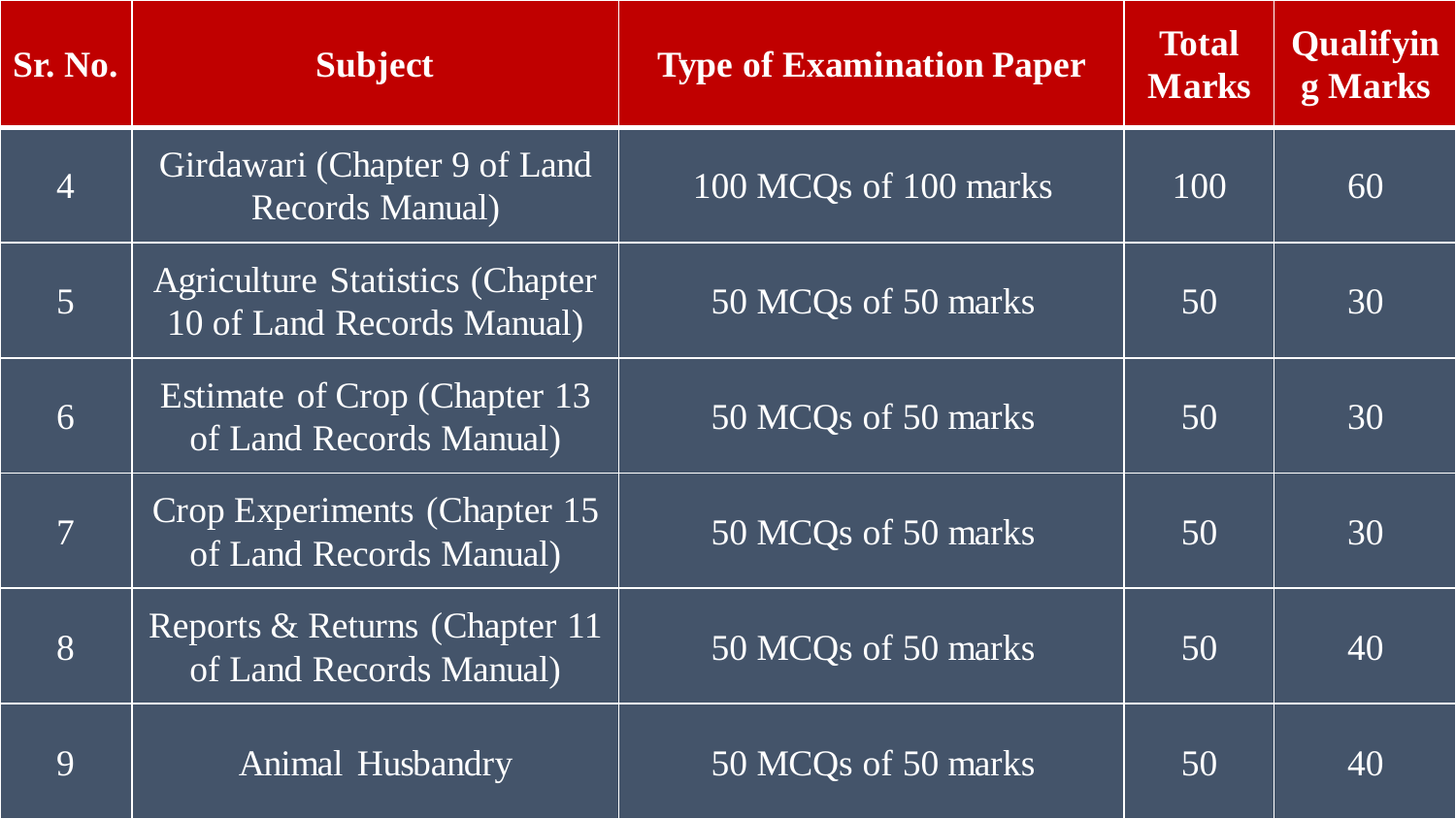| Sr.<br>No.                  | <b>Subject</b>                                                       | <b>Type of Examination Paper</b> | <b>Total</b><br>Marks | Qualifyin<br>g Marks |
|-----------------------------|----------------------------------------------------------------------|----------------------------------|-----------------------|----------------------|
| 10                          | Rural Re-construction /<br>Transformation                            | 50 MCQs of 50 marks              | 50                    | 40                   |
| 11                          | <b>Professional Ethics</b>                                           | 25 MCQ <sub>s</sub>              | 25                    | 20                   |
| 12                          | Role of ICT in Public Services<br>Delivery                           | 25 MCQ <sub>s</sub>              | 25                    | 20                   |
| 13                          | Preparation of electoral rolls of<br>legislative Assemblies / bodies | 25 MCQ <sub>s</sub>              | 25                    | 20                   |
| 14                          | Shariat Law of Inheritance $\&$<br>Ushr Law                          | $35 + 15$ MCQs of 50 marks       | 50                    | 30                   |
| <b>Total Marks (Theory)</b> |                                                                      |                                  |                       | 725                  |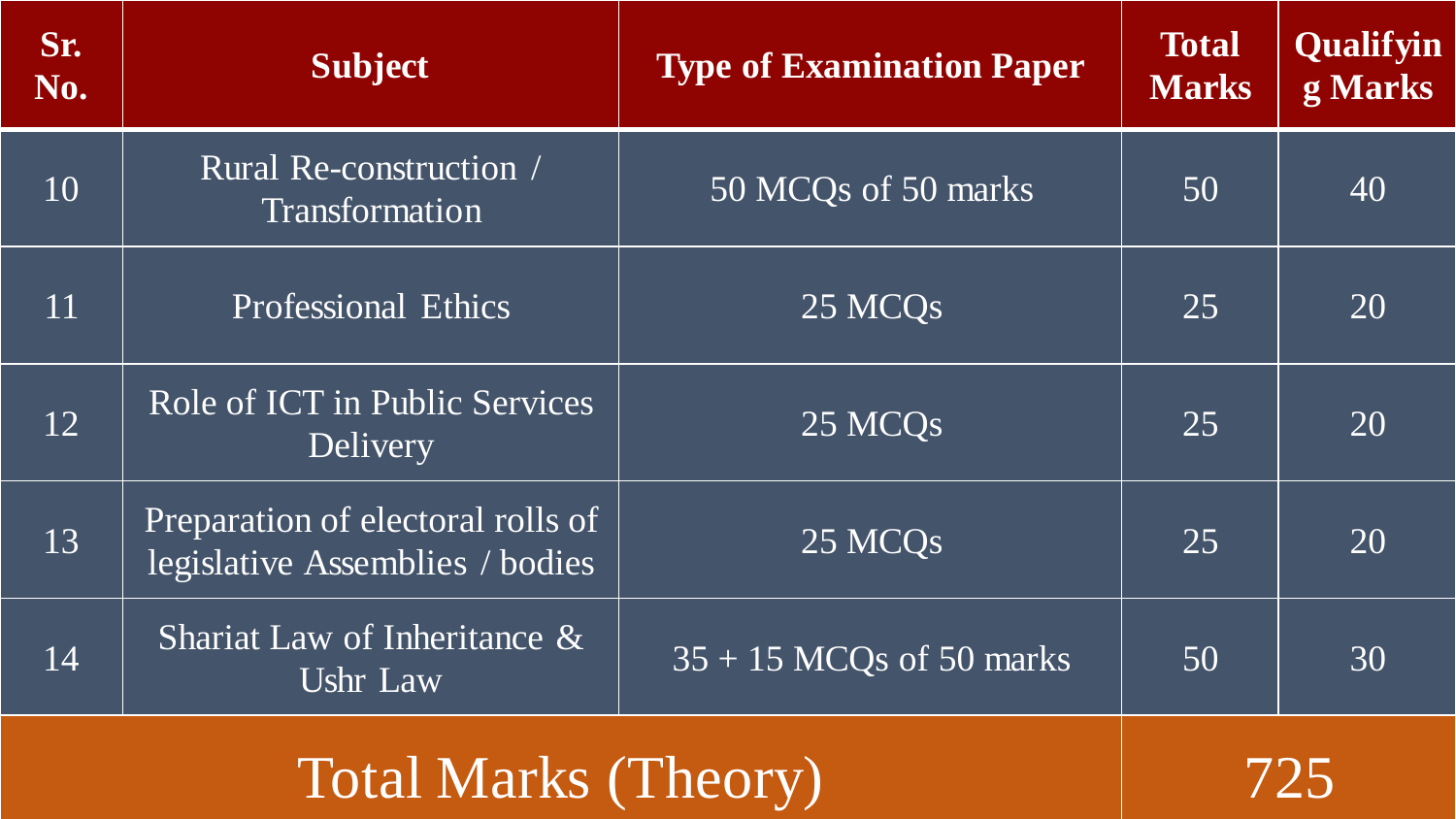| Sr. No.             | <b>Subject</b>                                                                                                                          | <b>Type of Examination Paper</b>                                                                                                                                                      | <b>Total</b><br>Marks | Qualifying<br><b>Marks</b> |
|---------------------|-----------------------------------------------------------------------------------------------------------------------------------------|---------------------------------------------------------------------------------------------------------------------------------------------------------------------------------------|-----------------------|----------------------------|
| PART-I I(PRACTICAL) |                                                                                                                                         |                                                                                                                                                                                       |                       |                            |
| 15                  | Urdu Typing (Inpage)                                                                                                                    | Typing of a passage of 500<br>words @ 25 wpm                                                                                                                                          | 50                    | 30                         |
| 16                  | Downloading and use of<br>Android Apps from Google<br><b>Play Store</b>                                                                 | Practical demonstration on given<br>Android Apps, duly issued by<br>the Directorate of Land Records<br>for the purpose                                                                | 25                    | 15                         |
| 17                  | Survey Work (Conventional,<br>Total Station, GIS based etc,<br>besides use of valuation<br>tables), including copying of<br>the Record. | As detailed in Land Records<br>Manual and as per training<br>manual specifically designed for<br>the purpose by the Directorate of<br>Land Records, and training<br>imparted thereof. | 100                   | 55                         |